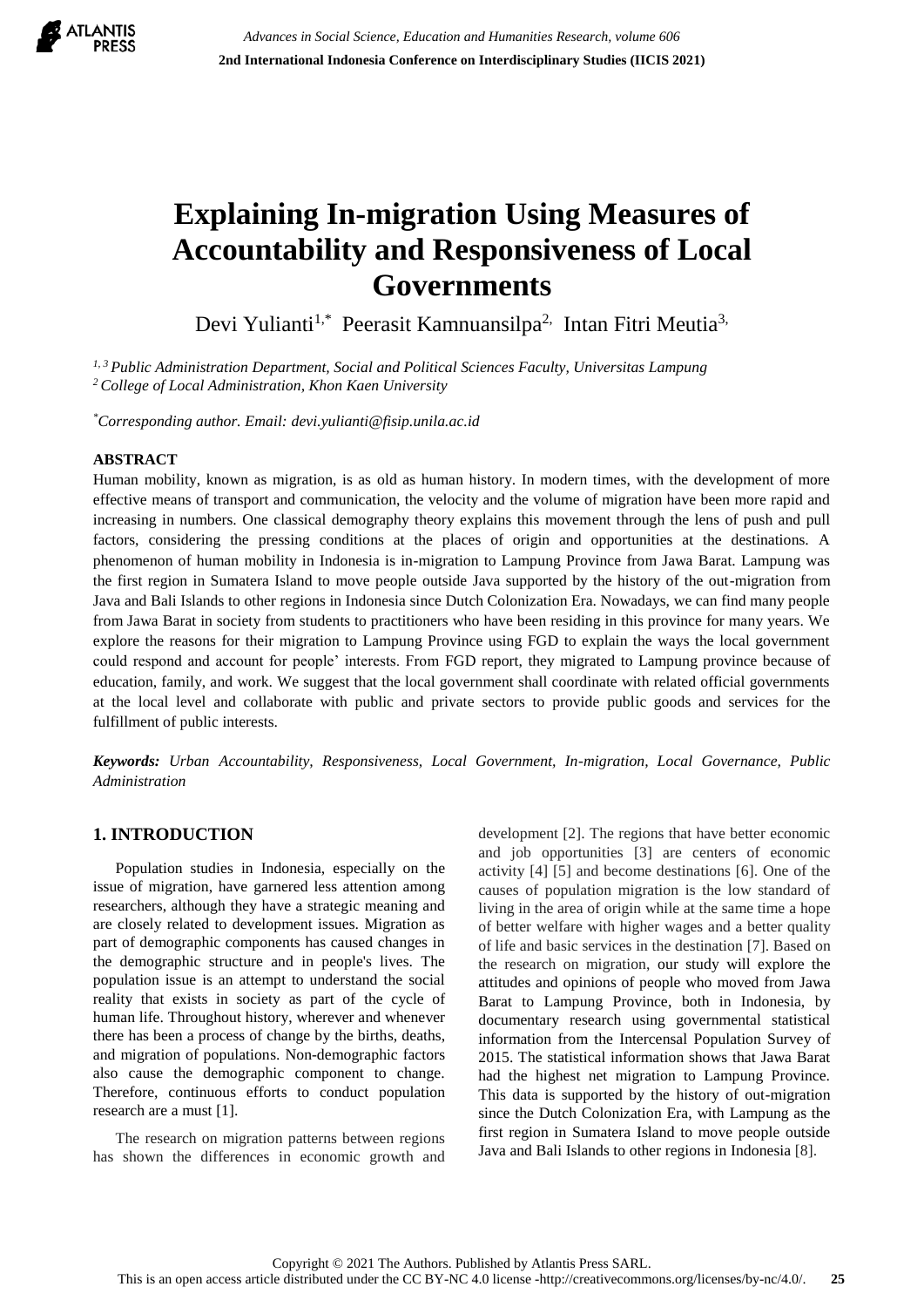In the decentralization period, internal migration in Indonesia has shown a different pattern in response to economic conditions and regional development. Many non-demographic factors influence migration patterns. For example, people tend to choose to live in areas that have government policies that suit their preferences; regions with higher government spending and adequate provision of basic services will be more densely populated; better provision of basic services has led to increased migration to the area. [9].

The decentralization demands require a reassessment of the role of government to citizens, ensuring the accountability of government. Citizen participation involves focusing on the ways of influencing and controlling the government decision making that affects the accountability of public institutions to citizens [10]. The spread of democracy has transformed the role of the state in development. The legitimacy of democracies is a response to local needs to the government's agenda. The Indonesian government has introduced various initiatives to encourage accountability from local governments. Local government accountability has attracted attention since the issuance of Presidential Instruction Number 7/1999. In practice, this accountability was not well implemented. One factor of the failure of the accountability implementation program is the obligation to describe and justify the behavior of the accountability actors. The result of the study shows that conflict in the accountability requirement has a significant impact on the work context, with negative perception at different levels, but it does not have any significant impact on the work performance of those subject to the accountability [11]. The accountability of governmental institutions has become more complex and has attracted considerable interest from the public since government institutions are considered agents of the public with a duty of ensuring the proper functioning of governmental organizations [12]. This study will attempt to explain the reasons for in-migration to Lampung Province from Jawa Barat using the concepts of accountability and responsiveness of local government in service delivery to the local needs by formulating some research questions: (1) What are the reasons of in-migration of people from Jawa Barat to Lampung Province? (2) How could the local government respond to people's interests? and (3) Why the local government could account for people's interests?

## **2. LITERATURE REVIEW**

## *2.1. Migration Studies in Indonesia*

The majority of migration studies in Indonesia adopted three approaches: behavioral, economic, and structural. The behavioral and structural approaches by Wolpert and Todaro [13] [14] show the process of migration decision-making of individuals as a response to stresses from the environments or as the different perceptions on current and expected wage earnings. This focus is similar to the theory from Lee [15] in the push and pulls factors of migration. He defines migration as a result of the interplay of stimulating and inhibiting factors to move from place of origin to destination with intervening obstacles and personal characteristics of the migrants. The negative (*push*) and positive (*pull*) factors are the basis of decisions to stay or move.

Geographically, Indonesia is a fragmented country with varying demographic and socio-economic conditions. The patterns of regional migration have changed in response to demographic conditions, levels of socio-economic developments, and the structures of governance (policy). Some provinces and districts are in the earlier and later stages of mobility transitions. Jakarta, as the example of the most populous city in Indonesia, leads to higher levels of development and migration. [16].

The studies by Hugo [17] and Deshingkar [18] documented a short-distance and inter-district level mobility in Indonesia from lifetime and recent migrations data. There is an increase in circular migration, where workers leave their families for works in other regions from weeks to years. Other circular migrations in Indonesia, motivated by the improvements means of transportation, communications, and technologies.

## *2.2. Accountability*

Accountability is a complex concept made operational in relations between individuals and organizations [19]. It also involves accurate, relevant, and timely information to the appropriate stakeholders [20] [21]. Accountability is the stakeholder's receiving clarity and attention from a person or an organization. It is one of the aspects of good governance by persons or organizations. It is essential in the public sector, especially in a local government organization, for gaining support and trust from its stakeholders. In the concept of agency theory by Jansen and Mackling [22], accountability posits two participants in an organization: the contracting authority (the mandating) called principals and the contract recipient (the mandated) called agents. In local governments, the public becomes the mandating and local government is the mandated. The mandate referred to in the context of the public sector organization of local government includes broad areas covering activities of local governments in the forms of managerial accountability and public accountability [23] . Figures 1 and 2 show the model of accountability by Gray.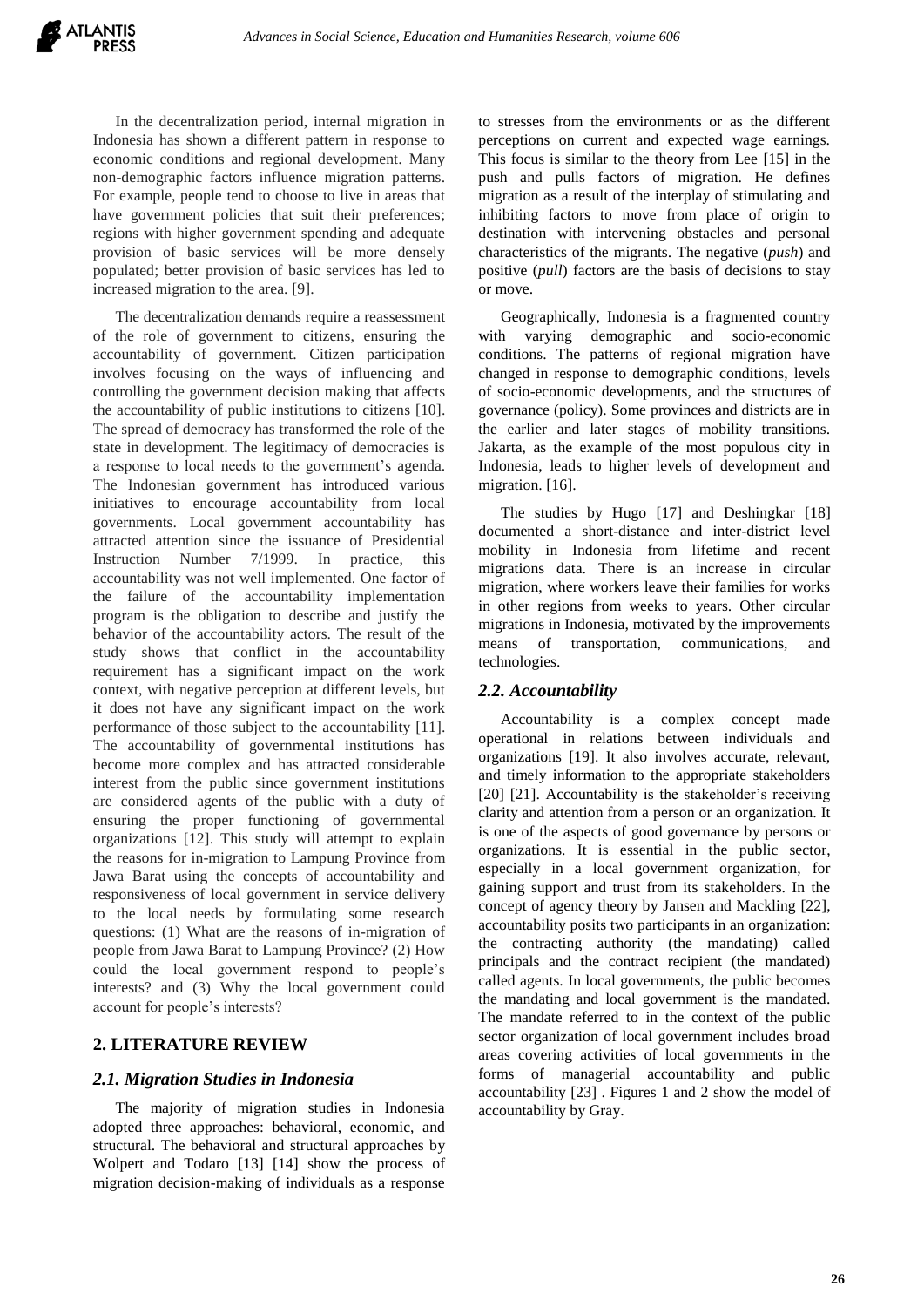



**Figure 1.** Model of Accountability *Source: Gray (1996).*



**Figure 2.** Model of Local Government Accountability *Source: Gray (1996)*

Accountability includes organizational and structural characteristics, short- and long-term strategies, actions, legal, and reporting frameworks that ensure public organizations are doing the government's work in terms of their obligations to the public. The structures and processes of public institutions must be built to be accountable. Tun et al. [19] stated that to be accountable, public officials were bound by and should act according to the requirements of structures and processes. On the local level, accountability means that a public organization can be held responsible for their actions in utilizing public resources and making decisions that affect its jurisdictions. Accountability in the public sector cannot be implemented by a single institution, but must be embraced as an inter-sectoral endeavor that involves the public, the business community, non-governmental actors, and the media. These inter-sectoral interests monitor the extent to which public services are designed and operated to achieve their objectives for the benefit of stakeholders [25].

#### *2.3. Responsiveness*

Responsiveness in the provision of public goods and services must adapt to the diverse needs of citizens. Public institutions and their service providers must execute strategies based upon the citizens' needs. Citizens' needs and desires for public services are identified through citizen input concerning service production and delivery. Responsiveness means that public goods and services are developed for the needs of all stakeholders in the community in effective and timely ways. Consideration of the service delivery time frame as a responsiveness indicator increases public confidence in public service capability organization [26].

Vigoda Gadot [27] stated that responsive public officials must be attuned to recognizing and responding to citizens' needs and opinions, because the demands and needs of a society are diverse and dynamic. He explained that responsiveness was a product of a sound social contract between stakeholders and public institutions. Responsiveness includes the commitment to the development of public policies, programs, strategies, and activities that takes into consideration public expectations [26].

#### *2.4. Local Government in Indonesia*

Indonesia is a democratic country with three tiers of government: central government; provincial government; and local government. The central government administration resides in Jakarta as the capital city of Indonesia. At the lower level, there are 34 provinces and 514 local governments. There are two types of local governments in Indonesia: Kabupaten (district) and Kota (city). Government policies and programs are determined by the central government as a result. Head of the Province and Head of the District/City are responsible for the implementation of the policies and programs issued by the Central Government. Figure 3 is the structure of the Indonesian Government:



**Figure 3.** Structure of Indonesian Government *Source: Mardiasmo, 2002.* [28]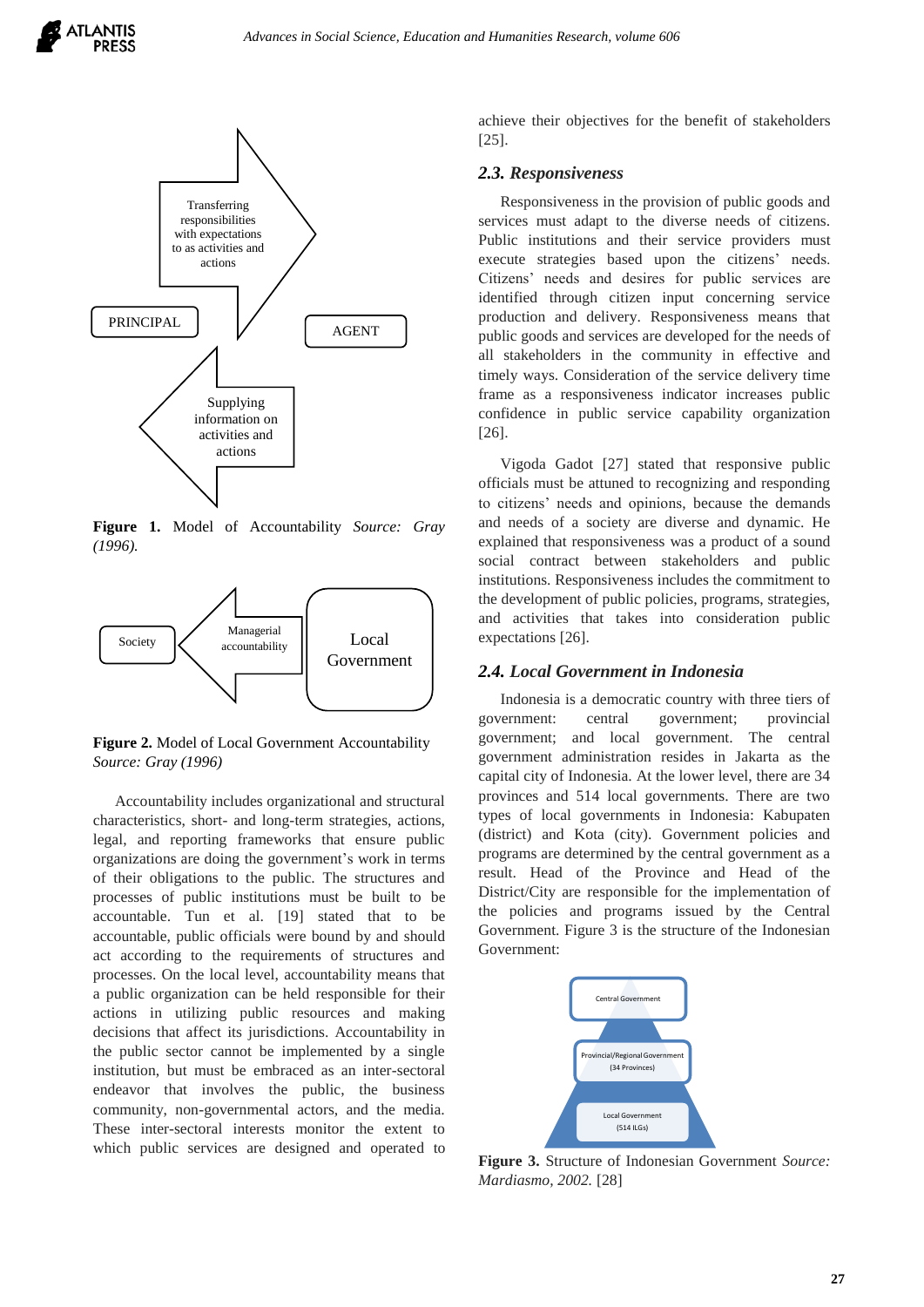Government Act No. 32/2004 stipulated that local government will consist of an executive body and a local parliament. The executive body consists of a Head of the Region and local apparatus, namely local secretariat government agencies and a technical unit. These offices and technical units differ between regions in Indonesia depending on the different needs of each region. In Indonesia, the local government has authority for all development sectors in the regions. The local parliament as the legislative body has the authority to establish local regulations, local revenue, and expenditure budgets to conduct the investigation and to express opinions and considerations, as well as to facilitate and follow up the desires of citizens.

With the new centralizations laws from 2004, the central government retains authority over six functional areas, including international politics, justice, monetary, fiscal, defense, national security, and religion. Local government in Indonesia is not a subunit or under the direct command of the national government and the central government departments. The structure of local government follows the pattern of the national government, which is divided into provincial and district or city levels of government. Both provincial and district/city levels have been granted autonomy, and each level has its government system and legislative body. Change occurred in many aspects of local government management following the laws related to decentralization, when local government gained more autonomous power in managing its affairs and resources. Autonomous power is required to provide better service quality to the local people as the main stakeholders in local government [28]. The illustration of local governments in Indonesia is shown in Figure 4.



**Figure 4.** Indonesian Government Tiers Source: Khairul Muluk & Danar (2021) [29]

#### **3. METHOD**

We conducted a literature review of related documents from 1965 to 2021 to identify publications and reports that addressed migration studies, accountability, responsiveness, and local government in Indonesia. Secondary data was acquired from organizational archival records and online and print media sources from the Intercensal Population Survey of 2015 issued by Central Bureau of Statistics. Besides the literature review, the method used to collect data in this research is Focus Group Discussion (FGD). FGD is a rapid assessment, semi-structured data gathering with purposive participants to discuss issues based on key themes drawn by the researcher. These FGDs were conducted several times in September of 2021. It was attended by groups consisting of university students and practitioners to explore the reasons for migration from Jawa Barat to Lampung Province. Participants were scheduled in advance and they were reminded about the FGD one day before the session. The choice of participants depended on the topic and the target population. In light of the pandemic, the FGDs were held via Zoom.

This study is based on the qualitative approach in which data are gathered through literature sources and FGDs. Qualitative methods are particularly useful in the theory development process because they can provide a detailed description of a phenomenon as it occurs in context. Qualitative methods are also the primary means of acquiring data elements of qualitative rigor adapted from Creswell & Poth [30] as shown in Table 1.

| <b>Phase</b>    | <b>Strategy</b>                                                      |
|-----------------|----------------------------------------------------------------------|
| Data Collection | Prolong engagement with the<br>setting and collect data in<br>phases |
| Analysis        | Map findings across different<br>data sources                        |
| Reporting       | Describe the research context<br>in report or article                |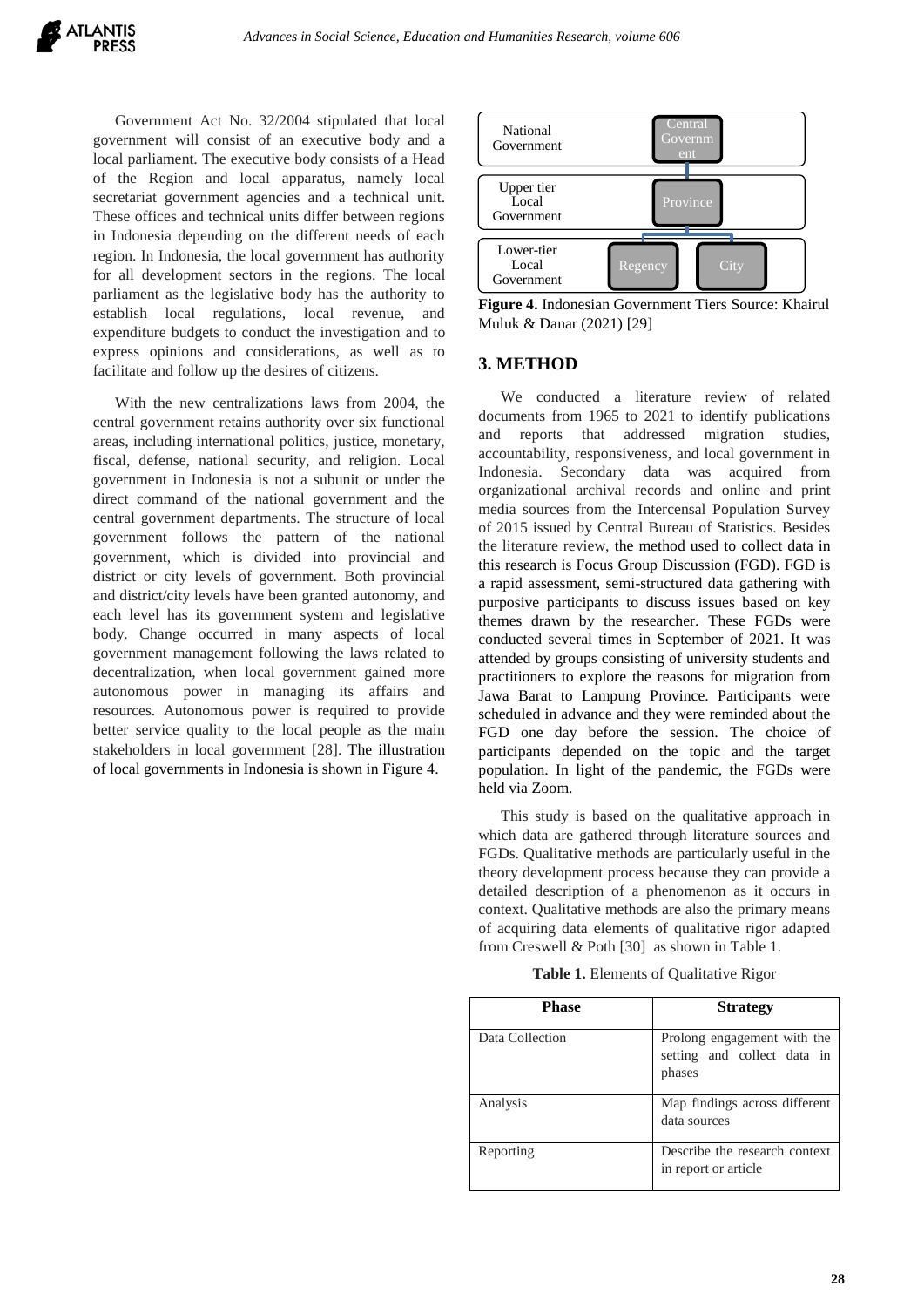

*Source: Adapted from Creswell & Poth, 2018; Morse, 2015.*

## **3. RESULT AND ANALYSIS**

We conducted the FGDs on the 22<sup>nd</sup> and 23<sup>rd</sup> of September 2021 via Zoom to explore the reasons for the in-migration to Lampung. The participants had migrated to Lampung province because of opportunities for education, work, or to be with family. They came from various regions of Jawa Barat: Bandung, Bogor, Bekasi, Cilenyi, Indramayu, and Magelang. They moved to Lampung in 1984, 1986, 2012, 2017, and 2018 to various districts in Lampung: Bandar Lampung, Lampung Selatan, Metro, and Tanggamus. When they tried to access the public services, it was difficult to because of the administrative requirements. The government could not provide public goods and services in some areas where they lived, especially to access health care. Clean water and sanitation were difficult in some areas. The poor public infrastructure was still found in the regions where they lived. For some participants, it was difficult to access their political rights in Bandar Lampung. Some considered returning to Jawa Barat after some years for better work opportunities, but others preferred to stay in Lampung province because of family.

From the FGD reports, they discussed various reasons for migration depend on age, level of education, occupation, status, and interests. This discussion describes people's interests in local government. The administrative requirements are important for access to government facilities and to use their political rights. For some people, infrastructure is essential to support their activities. All citizens ought to be given the same right to fulfill their needs, and it should be relatively easy to participate in social, economic, and political activities. The role of local government in Lampung Province must realize people's interests by providing public goods and services which can be accessed easily. Good local governance involves the links between local governments and their people in the fulfillment of public interests. It is important to make use of economic, political, and administrative authority to manage public affairs at every level of government. Governance includes all the mechanisms, processes, and government institutions through which citizens can express their interests, exercise their and be served inclusively. Realizing good governance in local government is challenging the way local government works to be accountable and capable of creating a new system that works inclusively.

The government's role to provide public services should involve both public and private sectors. At the local level, public services are supposed to be carried out by local government officials by involving public corporations in the regions as well as the private sector to serve the public. The discussion related to the migration interests among the groups described the inaccessibility of certain facilities in Lampung Province. Aside from the discussion, we made analytical framework as the structure for the explanation:



**Figure 5.** Analytical Framework

#### **4. CONCULSION**

FGDs show that the reasons for migration from Jawa Barat to Lampung Province are education, work, and family. The local governments of Lampung Province should respond to people's interests by providing public goods and services, and the service providers should execute strategies based upon the citizens' needs. The service production and delivery must be attuned to responding to citizens' needs and opinions because responsiveness is a product of a sound social contract between stakeholders and public institutions, and it includes the commitment to the development of public policies, programs, strategies, and activities into public expectations.

On the local level, the government should openly account for public resources. Accountability in the public sector cannot be implemented by a single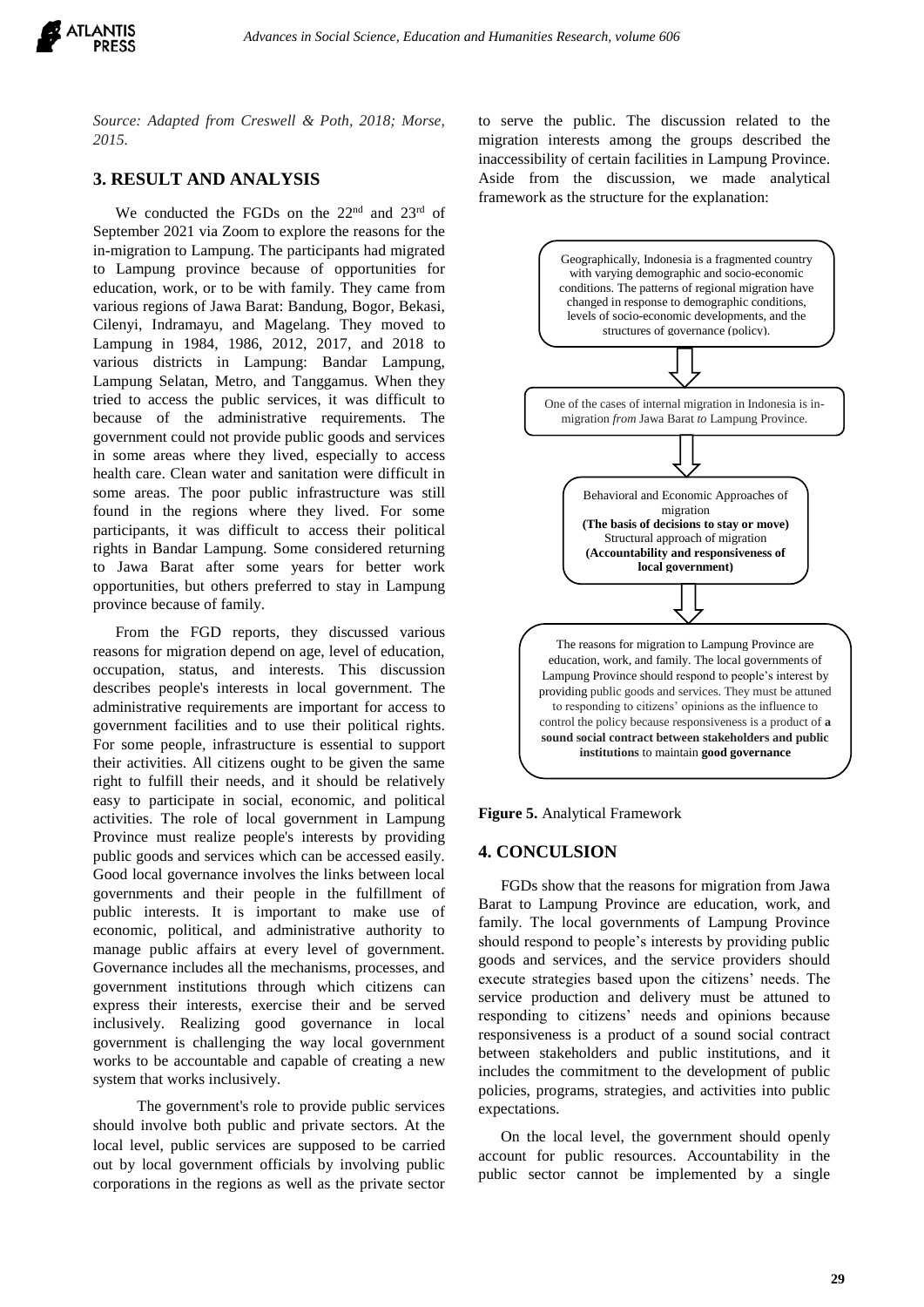

institution. The local government should coordinate with related governments at the local level and collaborate with the public and private sectors to provide goods and services for the fulfillment of the public interest.

#### **AUTHORS' CONTRIBUTIONS**

Devi Yulianti is the first and corresponding author who has the initiative to create independent research for further study for a doctoral program. Professor Kamnuansilpa is the Dean of the College of Local Administration (COLA) of Khon Kaen University, Thailand who is the supervisor for the doctoral program and provides input and reviews on migration studies and public administration. Intan Fitri Meutia is an alumna of Kanazawa University, Japan who serves as an assistant professor at the public administration department and reviewed the writing of the article.

#### **ACKNOWLEDGMENTS**

We would like to thank the international chair of the conference of Faculty of Social and Political Sciences, Universitas Lampung, for accepting this article as one of the articles presented and published in IICIS 2021. We also would like to express our gratitude to some students for being the field researchers and FGD participants who contributed to the success of this research.

#### **REFERENCES**

- [1] S. Bandiyono, "Relevansi karya penelitian migrasi dalam pembangunan," *Jurnal Kependudukan Indonesia,* vol. 3, no. 1, pp. 21- 36,2008.DOI[:https://ejurnal.kependudukan.lipi.go.](https://ejurnal.kependudukan.lipi.go.id/index.php/jki/article/view/161/193) [id/index.php/jki/article/view/161/193](https://ejurnal.kependudukan.lipi.go.id/index.php/jki/article/view/161/193)
- [2] L. Hao, D. Houser, L. Mao and M. C. Villeval, "Migrations, risks, and uncertainty: A field Experiment in China," *Journal of Economic Behavior & Organization,* vol. 13, no. A, pp. 126- 140,2016. DOI: <https://doi.org/10.1016/j.jebo.2016.08.008>
- [3] Y. Liu and J. Shen, "Spatial patterns and determinants of skilled internal migration in China," *Papers in rEGIONAL sCIENCE,* vol. 93, no. 4, pp. 749-771, 2014. DOI: <https://doi.org/10.1111/pirs.12014>
- [4] Mitze and T. D. Schmidt, "Internal migration, regional labor markets and the role of agglomeration economies," *The Annals of Regional Science*, vol. 55, no. 1, 2015.DOI: <https://doi.org/10.1007/s00168-015-0683-z>
- [5] J. V. Lottum and D. Marks, "The determinants of internal migration in a developing country:

quantitative evidence for Indonesia, 1930–2000," *Applied Economics,* vol. 44, no. 34, pp. 4485- 4494, 2012. DOI: <https://doi.org/10.1080/00036846.2011.591735>

- [6] N. Wadji, L. Wissen and C. Mulder, "Interegional Migration Flows in Indonesia," *Journal of Social Issues in Southeast Asia,* vol. 30, no. 2, pp. 371- 422, 2015.
- [7] N. Wadji, C. H. Mulder and S. M. Adioetomo, "Inter-regional migration in Indonesia: a micro approach," *Journal of Population Research,* vol. 34, pp. 253-277, 2017.DOI: <http://www.jstor.org/stable/24779959>
- [8] G. J. Hugo, "Circular Migration in Indonesia," *Population and Development REview,* vol. 8, no. 1, pp. 59-83, 1982.
- [9] D. Sartika and V. Adrison, "Apakah Pemilihan Kepala Dearah Memengaruhi Pola Migrasi Keluar? Bukti Empiris di Indonesia," *Jurnal Ekonomi & Kebijakan Publik,* vol. 12, no. 1, pp. 219-237, DOI: 202[1.https://dx.doi.org/10.22212/jekp.v11i1.1767](https://dx.doi.org/10.22212/jekp.v11i1.1767)
- [10] D. P. Naraya, S. Raj and R. Kai, Voice of the poor? Cna anyone hear us, Washington D.C: World Bank Group, 2000.
- [11] M. W. Nisriani Manafe, "Accountability and Performance; Evidence from Local Government," *Journal of Indonesian Economy & Business,* vol. 29, no. 1, 2014.
- [12] A. S. N. Hasan Basria, "Accountability of Local Government: The Case of Aceh Province, Indonesia," *Asia Pacific Journal of Accounting and Finance,* vol. 3, no. 1, pp. 1-14, 2014.
- [13] J. Wolper, "Behavioral Aspect of the Decision to Migrate.," *Papers of the Regional Science Association,* vol. 15, pp. 159-169, 1965.DOI: <https://doi.org/10.1007/BF01947871>
- [14] M. P. Todaro, "Internal Migration in Developing Countries: A Survey," in *Population and Economic Change in Developing Countries*, Chicago, University of Chicago Press, 1980, pp. 361-402.
- [15] E. S. Lee, "A Theory of Migration," *Demography,*  vol. 3, no. 1, pp. 47-57, 1966. DOI: <https://doi.org/10.2307/2060063>
- [16] S. Muhidin, "Migration Patterns : People on the Move," in *Regional Dynamics in a Decentralized Indonesia*, Singapore, ISEAS, 2014, pp. 303- 333.DOI[:https://doi.org/10.1355/9789814519175-](https://doi.org/10.1355/9789814519175-020) [020](https://doi.org/10.1355/9789814519175-020)